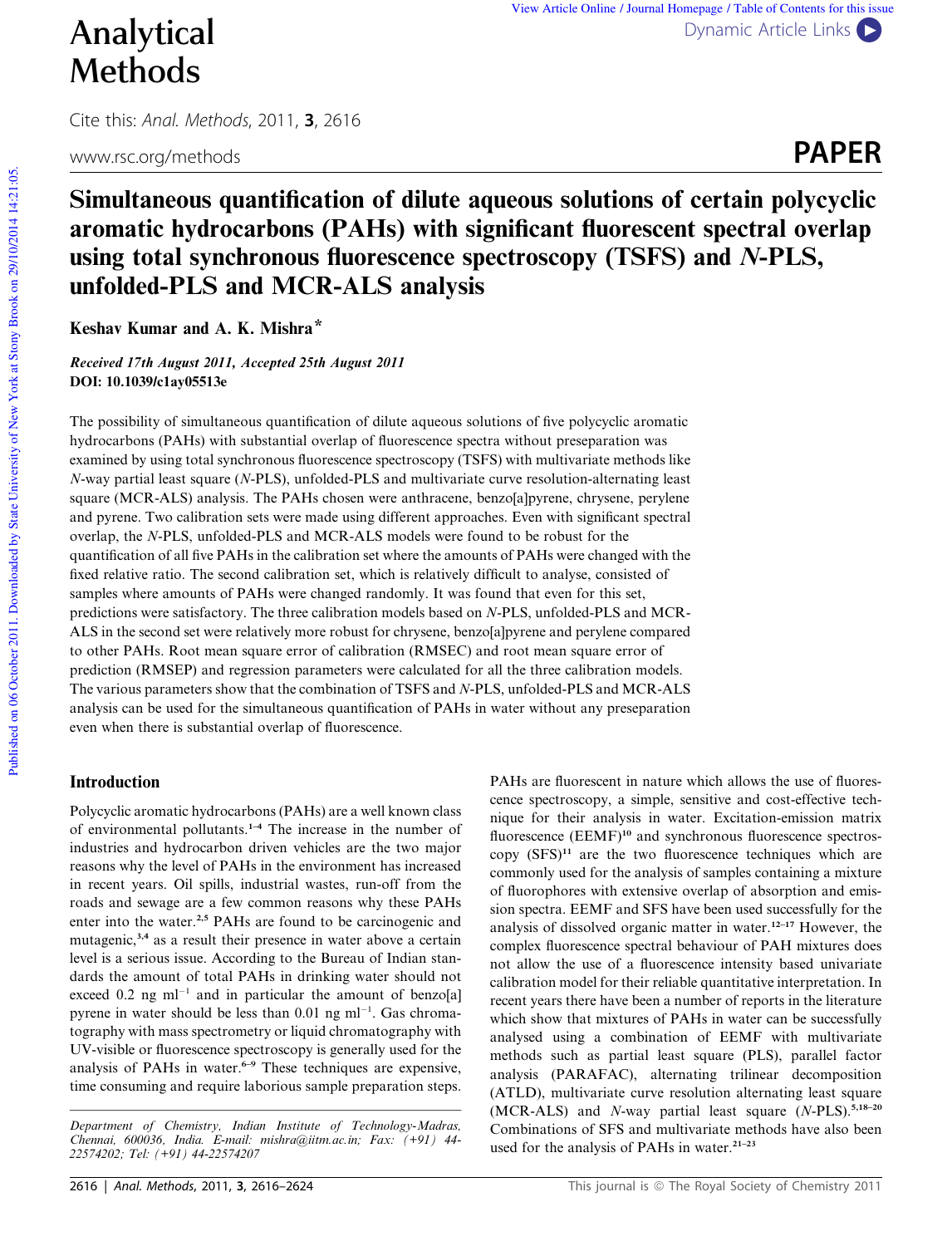Total synchronous fluorescence spectroscopy (TSFS), introduced by Patra and Mishra,<sup>24,25</sup> is similar to EEMF and allows simultaneous visualization of the fluorescence response of all the fluorophores of a mixture in a single three dimensional (3D) plot. TSFS plots are constructed by plotting the excitation or emission wavelength along the *x*-axis, different wavelength offset values along the *y*-axis and synchronous fluorescence intensity values along the *z*-axis. One of the major advantages of TSFS plots is that the Rayleigh scattering of the excitation light, which appears as prominent ridges in the EEMF plots, is easily avoided by TSFS. Scattered light does not contain any fluorescence information and its removal from the EEMF data set is necessary before data analysis, whereas no such correction is required in the TSFS data set. TSFS alone and along with multivariate methods has been used for the qualitative analysis of petroleum products, natural oils and food samples;<sup>24,26-30</sup> it has also been used for the diagnosis of cancer<sup>31</sup> and PAT application in bioprocesses.<sup>32</sup>

The objective of the present work is to see whether TSFS along with multivariate methods such as *N*-PLS, MCR-ALS and unfolded-PLS can be used for the simultaneous quantification of PAHs with overlapping fluorescence in dilute aqueous solutions without any preseparation. The choice of dilute aqueous solutions and samples with significant fluorescence overlap, which makes the system difficult to analyze, is deliberate. To the best of our knowledge TSFS along with multivariate methods have not been used so far for the quantitative analysis of multifluorophores in aqueous samples. The analyses were carried out using five polycyclic aromatic hydrocarbons, anthracene, chrysene, benzo[a]pyrene, perylene and pyrene, having significant overlap of florescence spectra. Two different calibration sets were chosen for the analyses. In the first set, a fixed ratio of concentration was maintained among the samples and their overall concentration in water was varied within the  $ng$  m $l^{-1}$  levels. Since in more realistic cases, the amount as well as the relative ratios of these PAHs in water samples are expected to vary randomly, the second calibration set was made in which the concentration of the PAHs in a particular sample was permitted to vary randomly.

Table 1 Amounts of AN, BP, CY, PE, and PY in calibration set C1

### Materials and methods

#### Chemicals and sample preparation

Anthracene (AN), benzo[a]pyrene (BP), chrysene (CY), perylene (PE) and pyrene (PY) were obtained from Aldrich and used as such without any further purification. A stock solution (S1) was prepared by dissolving 11.25 mg of AN, 12.25 mg of BP, 7.5 mg of CY, 12.00 mg of PE and 9.25 mg of PY in 500 ml of spectroscopic grade methanol.

In the set of experiments involving the first calibration set C1 of 19 samples and validation set V1 of 6 samples, solutions were prepared by diluting the stock solution (S1) with triple distilled water. The amounts of these five PAHs were changed from sample to sample, however, the relative ratio of the PAHs was kept the same in each sample of the C1 and V1 set.

For the second calibration set C2 and its corresponding validation set V2, separate stock solutions were prepared for each of the five PAHs by dissolving 23.5 mg of AN, 25.5 mg of BP, 52.5 mg of CY, 22.5 mg of PE and 20.5 mg of PY in 500 ml of methanol, and they were labelled as S2, S3, S4, S5, and S6 respectively. C2 set of 17 samples and V2 set of 6 samples were made by taking the different amounts of these PAHs from their respective stock solutions followed by dilution with triple distilled water. To see whether the fluorescence intensity which is directly proportional to concentration, has any effect on the prediction abilities of these multivariate models, CY in most of the samples of the C2 set was taken in excess compare to other PAHs. The amounts of all the five PAHs in the standard solutions of the calibration sets C1 and C2 are given in Table 1 and Table 2, respectively.

#### Instrumentation and data acquisition

Fluorescence measurements were performed using a Fluoromax 4 (Horiba Jobin Yvon) spectrofluorometer, with a xenon lamp of 150 W as the excitation source. The band pass for the excitation and emission monochromator was kept at 5 nm. Synchronous fluorescence spectra were recorded in the excitation wavelength

| Sample | AN (ng ml <sup>-1</sup> ) $\times$ 10 <sup>-1</sup> | BP (ng ml <sup>-1</sup> ) $\times$ 10 <sup>-1</sup> | $CY$ (ng ml <sup>-1</sup> ) $\times$ 10 <sup>-1</sup> | PE (ng ml <sup>-1</sup> ) $\times$ 10 <sup>-1</sup> | PY (ng ml <sup>-1</sup> ) $\times$ 10 <sup>-1</sup> |
|--------|-----------------------------------------------------|-----------------------------------------------------|-------------------------------------------------------|-----------------------------------------------------|-----------------------------------------------------|
|        | 0.90                                                | 0.98                                                | 0.60                                                  | 0.96                                                | 0.74                                                |
|        | 2.70                                                | 2.94                                                | 1.80                                                  | 2.88                                                | 2.22                                                |
|        | 3.60                                                | 3.92                                                | 2.40                                                  | 3.84                                                | 2.96                                                |
|        | 4.50                                                | 4.90                                                | 3.00                                                  | 4.80                                                | 3.70                                                |
| 5      | 5.40                                                | 5.88                                                | 3.60                                                  | 5.76                                                | 4.44                                                |
| 6      | 7.20                                                | 7.84                                                | 4.80                                                  | 7.68                                                | 5.92                                                |
|        | 8.10                                                | 8.82                                                | 5.40                                                  | 8.64                                                | 6.66                                                |
| 8      | 9.00                                                | 9.80                                                | 6.00                                                  | 9.60                                                | 7.40                                                |
| 9      | 9.90                                                | 10.78                                               | 6.60                                                  | 10.56                                               | 8.14                                                |
| 10     | 11.70                                               | 12.74                                               | 7.80                                                  | 12.48                                               | 9.62                                                |
| 11     | 12.60                                               | 13.72                                               | 8.40                                                  | 13.44                                               | 10.36                                               |
| 12     | 13.50                                               | 14.70                                               | 9.00                                                  | 14.40                                               | 11.10                                               |
| 13     | 14.40                                               | 15.68                                               | 9.60                                                  | 15.36                                               | 11.84                                               |
| 14     | 16.20                                               | 17.64                                               | 10.80                                                 | 17.28                                               | 13.32                                               |
| 15     | 17.10                                               | 18.62                                               | 11.40                                                 | 18.24                                               | 14.06                                               |
| 16     | 18.00                                               | 19.60                                               | 12.00                                                 | 19.20                                               | 14.80                                               |
| 17     | 19.80                                               | 21.56                                               | 13.20                                                 | 21.12                                               | 16.28                                               |
| 18     | 21.60                                               | 23.52                                               | 14.40                                                 | 23.04                                               | 17.76                                               |
| 19     | 22.50                                               | 24.50                                               | 15.00                                                 | 24.00                                               | 18.50                                               |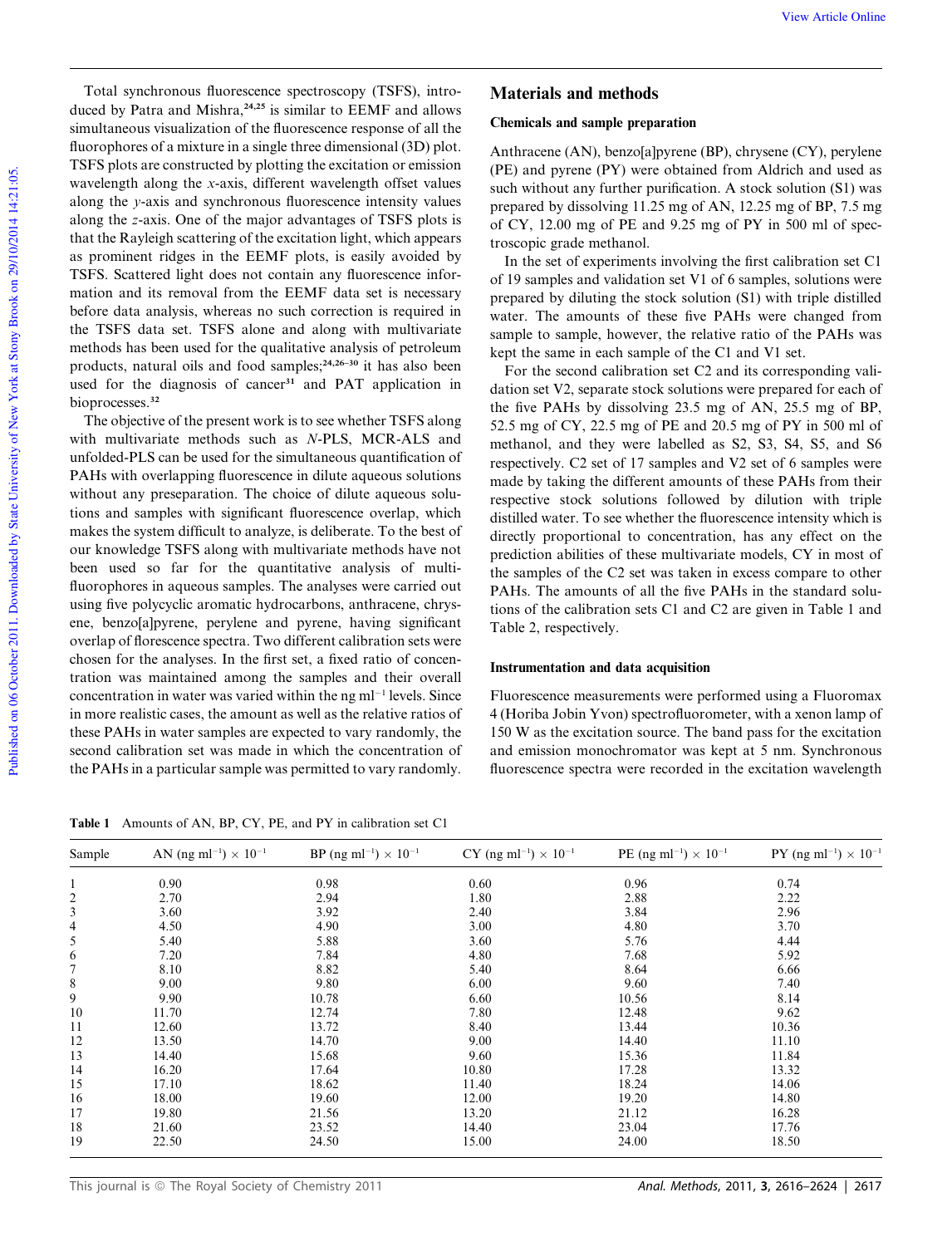range of 250–650 nm with 14 different wavelengths offset from 20 to 150 nm with an interval of 10 nm. The concentrations of the five PAHs were low in all the samples therefore synchronous spectra were collected in the corrected mode which takes care for the possible instrument biases in the lamp intensity.

#### N-way partial least square (N-PLS) analysis

*N*-PLS33–35 is an extension of PLS to handle three or more dimensional data sets. The *N*-PLS model is fitted in such a way that it maximizes the covariance between dependent and independent variables. This is achieved by simultaneously fitting a multilinear model of the dependent variables  $(Y)$ , a multilinear model of the independent variables (X) and a regression model relating the two decomposition models. Here,  $X (I \times J \times K)$  and  $\underline{Y}$  ( $I \times M \times N$ ) are decomposed as,

$$
\mathbf{X} = \mathbf{T} \left( \mathbf{W}^{\mathbf{K}} \middle| \otimes \middle| \mathbf{W}^{\mathbf{J}} \right) \mathbf{I} + \mathbf{E} \tag{1}
$$

$$
Y = U (QN | QM)T + F
$$
 (2)

where **X** and **Y** are unfolded matrices of size ( $I \times JK$ ) and ( $I \times$ MN), respectively. I, J, and K are the number of samples, excitation wavelength, and wavelength offsets, respectively. T and U are the first mode score matrices,  $W<sup>J</sup>$  and  $Q<sup>M</sup>$  are the second mode weight matrices,  $W^k$  and  $Q^N$  are the third mode weight matrices, E and F are the residual matrices of  $\underline{X}$  and  $\underline{Y}$ , respectively. The symbol  $|\otimes|$  represents the Khatri-Rao product. The weight matrices have the maximal covariance with score matrices T and U. A regression model relating the two decomposition model is given as,

$$
\mathbf{U} = \mathbf{T} \ \mathbf{B} + \mathbf{G} \tag{3}
$$

where B is the regression matrix and G is the residual matrix.

#### Unfolded-PLS analysis

In the unfolded-PLS method a three-way array is unfolded along the first mode and PLS analysis is done to make the calibration model.<sup>33</sup>

Table 2 Amounts of AN, BP, CY, PE, and PY in calibration set C2

### Multivariate curve resolution-alternating least square (MCR-ALS) analysis

MCR-ALS is a well explained method in literature,<sup>36-38</sup> briefly it is used to extract the concentration and spectral profiles of each component from the spectral data matrix of a mixture. MCR-ALS decomposes the spectral data matrix,  $\mathbf{A}$  ( $\mathbf{I} \times \mathbf{V}$ ), into two matrices,  $C$  ( $I \times D$ ) which contains a relative concentration profile and  $S (V \times D)$  matrix of pure component spectra, where I is the number of samples,  $V$  is the wavelength and  $D$  is the number of components in the mixture.

$$
\mathbf{A} = \mathbf{C} \ \mathbf{S}^{\mathrm{T}} + \mathbf{H} \tag{4}
$$

H is the residual matrix in eqn (4). The MCR-ALS method starts with an initial estimate of the concentration or spectral profiles, if the initial estimates are concentration profiles then the estimated spectral profile is given by eqn (5). In the next step the concentration profile is estimated using eqn (6), a number of iteration steps are performed between eqn (5) and (6) to get the physically meaningful concentration and spectral profile.

$$
\mathbf{S}^{\mathrm{T}} = \mathbf{C} \ (\mathbf{C}^{\mathrm{T}} \ \mathbf{C})^{-1} \mathbf{A} \tag{5}
$$

$$
\mathbf{C} = \mathbf{A} \mathbf{S} \, (\mathbf{S}^{\mathrm{T}} \, \mathbf{S})^{-1} \tag{6}
$$

Since concentration and spectral values can not be negative, the above two equations were solved under the non-negative constraints. The obtained concentration profile is regressed with the actual concentration to make calibration plots which can be used to predict the PAHs in new samples.

#### Root mean square error of calibration (RMSEC) and root mean square error of prediction (RMSEP)

RMSEC measures the difference between the predicted and reference value for samples of calibration. It is defined as,

$$
RMSEC = \sqrt{\frac{\sum_{i=1}^{n} (y_{pred} - y_{ref})^2}{n}}
$$
 (7)

| Sample | AN (ng ml <sup>-1</sup> ) $\times$ 10 <sup>-1</sup> | BP (ng ml <sup>-1</sup> ) $\times$ 10 <sup>-1</sup> | $CY$ (ng ml <sup>-1</sup> ) $\times 10^{-1}$ | PE (ng ml <sup>-1</sup> ) $\times$ 10 <sup>-1</sup> | PY (ng ml <sup>-1</sup> ) $\times$ 10 <sup>-1</sup> |
|--------|-----------------------------------------------------|-----------------------------------------------------|----------------------------------------------|-----------------------------------------------------|-----------------------------------------------------|
| 1      | 5.64                                                | 8.16                                                | 4.20                                         | 9.00                                                | 3.28                                                |
| 2      | 7.52                                                | 10.20                                               | 8.40                                         | 1.80                                                | 4.92                                                |
| 3      | 9.40                                                | 2.04                                                | 12.60                                        | 3.60                                                | 6.56                                                |
| 4      | 3.76                                                | 6.12                                                | 21.00                                        | 7.20                                                | 1.64                                                |
| 5      | 5.35                                                | 7.70                                                | 19.80                                        | 8.50                                                | 1.54                                                |
| 6      | 7.14                                                | 9.62                                                | 3.96                                         | 10.20                                               | 3.09                                                |
| 7      | 8.92                                                | 11.55                                               | 7.92                                         | 3.40                                                | 4.63                                                |
| 8      | 3.57                                                | 5.77                                                | 15.84                                        | 6.80                                                | 7.72                                                |
| 9      | 3.57                                                | 7.70                                                | 19.80                                        | 8.50                                                | 3.09                                                |
| 10     | 8.92                                                | 3.85                                                | 11.88                                        | 5.10                                                | 7.72                                                |
| 11     | 3.57                                                | 3.85                                                | 19.80                                        | 5.10                                                | 9.27                                                |
| 12     | 5.35                                                | 5.77                                                | 23.76                                        | 6.80                                                | 3.09                                                |
| 13     | 8.92                                                | 9.62                                                | 11.88                                        | 1.70                                                | 6.18                                                |
| 14     | 8.92                                                | 11.55                                               | 7.92                                         | 1.70                                                | 6.18                                                |
| 15     | 3.57                                                | 5.77                                                | 15.84                                        | 5.10                                                | 9.27                                                |
| 16     | 5.35                                                | 7.70                                                | 19.80                                        | 6.80                                                | 3.09                                                |
| 17     | 7.14                                                | 9.62                                                | 3.96                                         | 8.50                                                | 4.63                                                |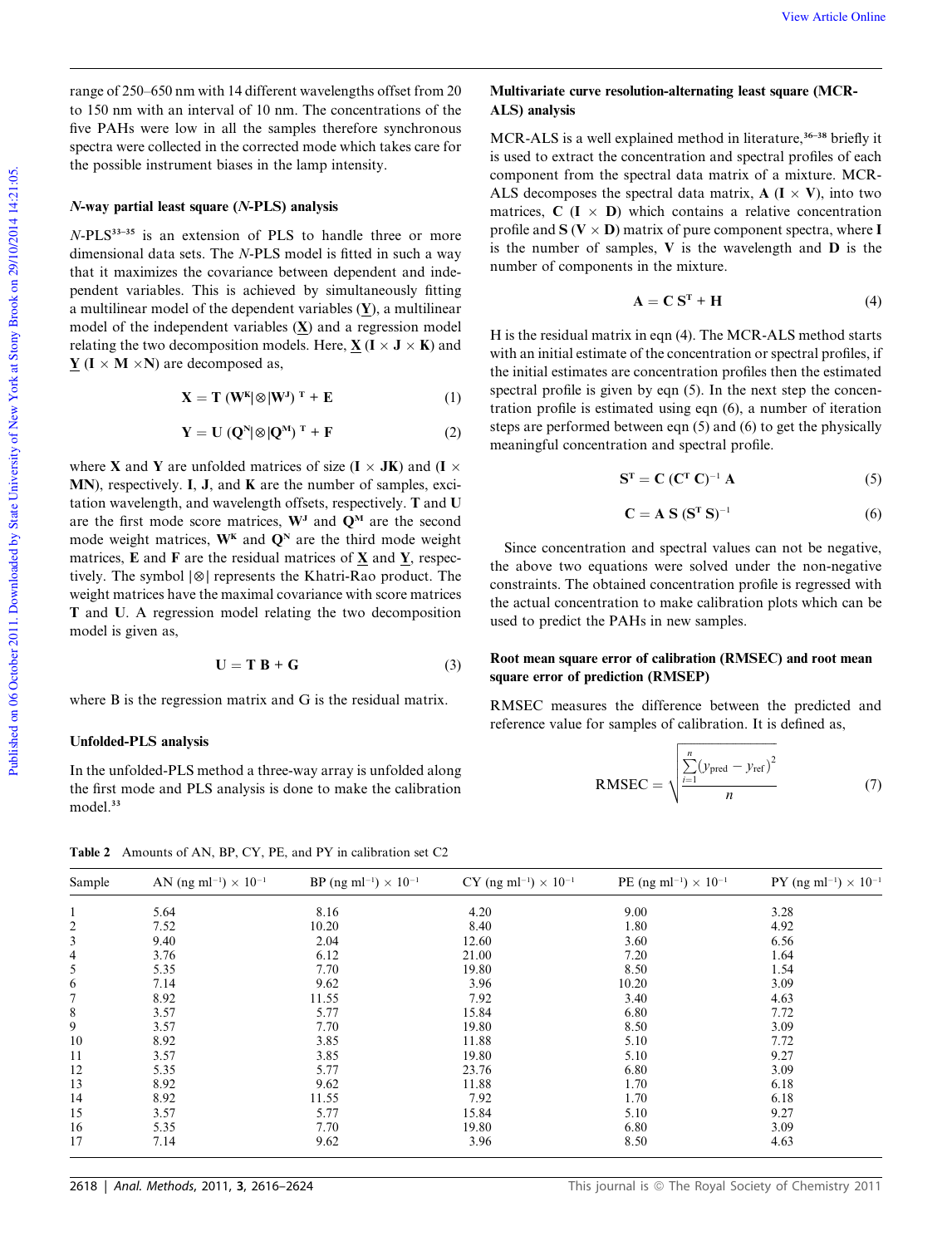where *y*<sub>pred</sub> and *y*<sub>ref</sub> are the predicted and the reference value of the  $i<sup>th</sup>$  sample respectively and *n* is the number of samples used.35,39 Eqn (7) can also be used for the calculation of RMSEP of the validation or testing set, where *n* is the number of samples used for the validation.<sup>35,39</sup>

#### Software used

140

120

100

80

60

40

20

250

**Navelength offset (nm)** 

*N*-PLS, unfolded-PLS and MCR-ALS analysis were carried out using PLS\_Toolbox 5.0.3 written in MATLAB language.

# Results and discussion

The synchronous fluorescence spectra (SFS) of all the samples of the calibration and validation sets were collected with different wavelength offsets and the TSFS data set of these samples was constructed. Fluorescence of the various mixtures of five hydrocarbons was mainly seen in the excitation range of 290– 470 nm with the wavelength offsets starting from 20 to 150 nm. The TSFS contour plots of the pure AN, BP, CY, PR and PY in water are shown in Fig. 1. From the figure it can be seen that there is a substantial overlap of the spectra of all the five PAHs, as a result the simultaneous quantification of these five PAHs in water using a univariate calibration method is difficult. Multivariate methods which involve the analysis of more than one variable at a time can be used for the analysis of such complex mixtures without any separation.

Before carrying out the analysis the TSFS and concentrations data needed to be arranged. For the *N*-PLS analysis the TSFS data of C1 and C2 were arranged in a three way array of dimensions (sample  $\times$  excitation wavelength  $\times$  wavelength offset),  $19 \times 401 \times 14$  and  $17 \times 401 \times 14$ , respectively. Three way arrays of TSFS data were unfolded along the first mode, thereby two dimensional data set of sizes 19  $\times$  5614 and 17  $\times$ 5614 were obtained for the C1 and C2 calibrations sets, respectively for the unfolded-PLS and MCR-ALS analyses. Concentration data of C1 and C2 sets were arranged in matrices of dimensions (sample  $\times$  components), 19  $\times$  5 and 17  $\times$  5, respectively. Each column of these matrices contains the concentration information of a particular hydrocarbon in all the samples. Since there are five PAHs in all the samples, 5 factors were used for *N*-PLS, unfolded-PLS and MCR-ALS analyses. In order to verify

**D** Perylene

Chryser

550

600

650

**SED** Benzo[a]pyrene **Anthracene** Pyrene



450

**Excitation Wavelength (nm)** 

500

400

350

300

the choice of the optimum number of factors, principal component analysis (PCA)<sup>39</sup> was used. PCA is a technique which is generally used for the estimation of a possible number of factors or to reduce the dimension of the data set.<sup>38–40</sup> TSFS data of both the calibration sets C1 and C2 were unfolded along the first mode and mean-centred before the PCA analysis. Leave one out crossvalidation (LOOCV)<sup>35,39</sup> was used for the development of reliable PCA models without over fitting the data. PCA models with different numbers of factors (*i.e.* principal component) for the C1 and C2 set were made using the data of all the samples except one. The obtained models were then used to estimate the left out sample in the respective calibration sets. This procedure was repeated so that every sample of both the calibration sets was left and estimated once. Root mean square error of cross-validation (RMSECV)<sup>35</sup> values were calculated and plotted against the number of factor, shown in Fig. 2. From the plots it can be seen that the PCA model developed using five factors for the C1 and C2 set has a minimum RMSECV value. Hence, the 5 factors were found to be valid for the multivariate analyses.

# N-PLS, unfolded-PLS and MCR-ALS analyses of calibration set C1

The *N*-PLS models of 5 factors for the calibration sets C1 were made using the pre-processed (*i.e.* mean centred or autoscaled) and unprocessed (*i.e.* actual) three way array of TSFS and concentration data. It was found that the *N*-PLS model developed without pre-processing the data gives a better result; therefore *N*-PLS analysis was performed without any pre-processing. The *N*-PLS model was found to explain the 89.44% and 99.97% variances of the spectral and concentration data sets, respectively. The unfolded-PLS analysis of the calibration set C1 was carried out using the unfolded three way array of TSFS and the concentration data of the C1 set. The spectral and concentration data were mean centred before the analysis, the unfolded-PLS model of 5 factors explained the more than 99% variances of the spectral and concentration data sets. MCR-ALS analysis of the C1 set was done with the unprocessed unfolded TSFS data set. The analysis was initiated with an estimate of the concentration profile, since concentrations and spectral profile cannot be negative; the analysis was subjected to the non-negative constraints. The MCR-ALS model of 5 factors captured 97.27% variance of the spectral data set. The concentration profiles of each of the PAHs obtained from the MCR-ALS model were regressed with their actual concentrations to make the calibration model. Linear regression equations, relating the actual amounts of each of the PAHs and the corresponding *N*-PLS,



Fig. 2 RMSECV *versus* number of factor plot of the PCA models of [A] C1 and [B] C2 calibration set.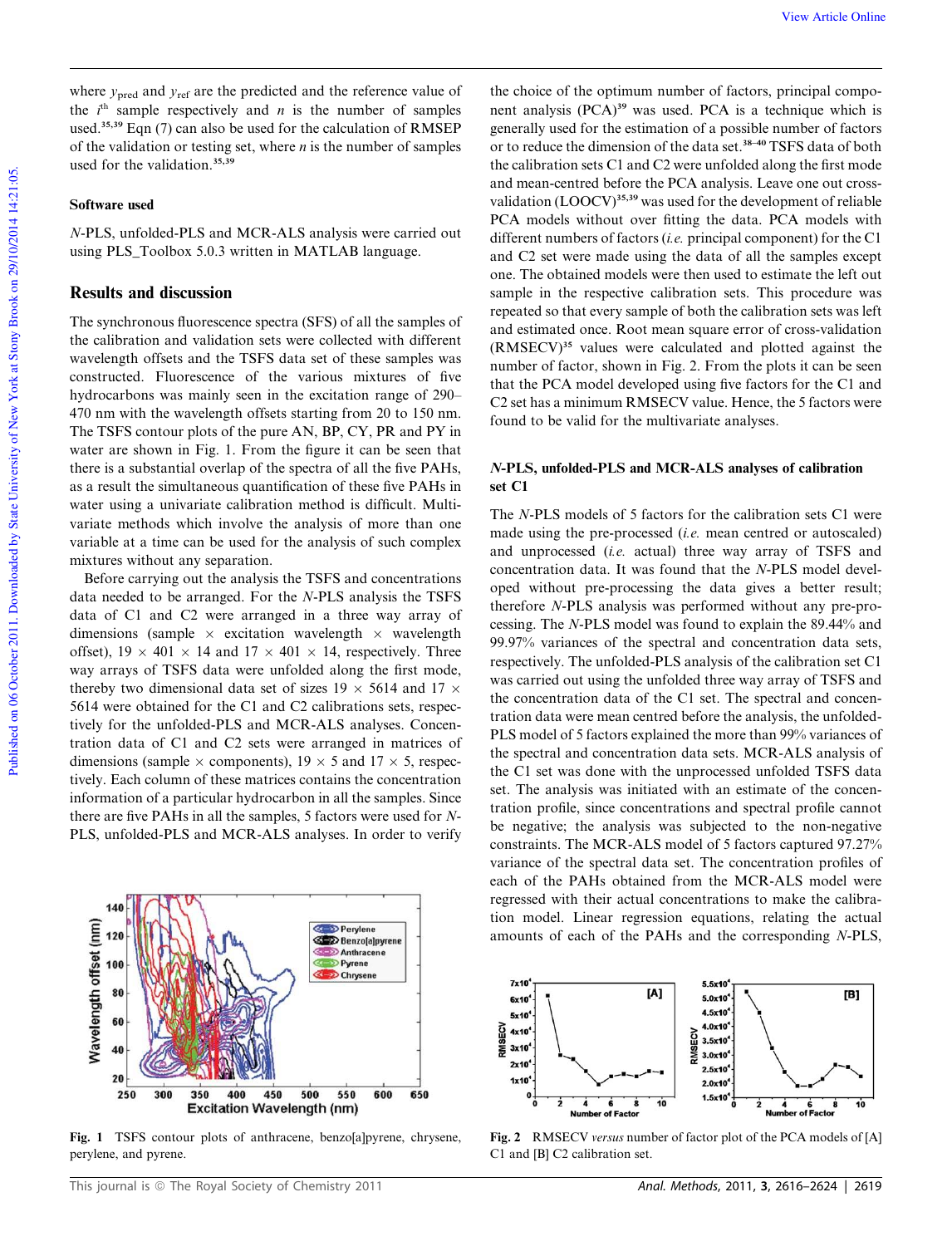Table 3 Linear regression equations of *N*-PLS, unfolded-PLS and MCR-ALS models for the calibration set C1

|            | $N$ -PLS                |       | Unfolded-PLS            |       | MCR-ALS                 |       |
|------------|-------------------------|-------|-------------------------|-------|-------------------------|-------|
| <b>PAH</b> | Reg. eq.                | $R^2$ | Reg. eq.                | $R^2$ | Reg. eq.                | $R^2$ |
| AN         | $v = 1.00 * x + 0.0012$ | 0.999 | $v = 1.00 * x + 0.0002$ | 0.999 | $v = 0.99 * x + 0.0091$ | 0.999 |
| BP         | $v = 1.00 * x + 0.0014$ | 0.999 | $v = 1.00 * x + 0.0003$ | 0.999 | $v = 0.99 * x + 0.0099$ | 0.999 |
| <b>CY</b>  | $v = 1.00 * x + 0.0008$ | 0.999 | $v = 1.00 * x + 0.0002$ | 0.999 | $v = 0.99 * x + 0.0061$ | 0.999 |
| <b>PE</b>  | $y = 1.00 * x + 0.0013$ | 0.999 | $v = 1.00 * x + 0.0003$ | 0.999 | $v = 0.99 * x + 0.0097$ | 0.999 |
| PY         | $v = 1.00 * x + 0.0010$ | 0.999 | $v = 1.00 * x + 0.0002$ | 0.999 | $v = 0.99 * x + 0.0075$ | 0.999 |

unfolded-PLS and MCR-ALS predicted amounts, are given in Table 3. The RMSEC values for these five PAHs in all the three models were also calculated and are reported in Table 4. The low RMSEC values and linear regression equation with slope close to one and intercept close to zero shows that the actual amounts of the PAHs in the samples of the C1 set are correlated with the model predicted amounts.

In order to test the prediction abilities of these three models, the validation set (V1) of six samples were used. The actual amount of PAHs in the samples of the V1 set and predicted

Table 4 RMSEC and RMSEP values of the *N*-PLS, unfolded-PLS and MCR-ALS models for the C1 set

|                        | $N$ -PLS     |              | Unfolded-PLS                                                                                                                                                                                                                                     |              | <b>MCR-ALS</b> |              |
|------------------------|--------------|--------------|--------------------------------------------------------------------------------------------------------------------------------------------------------------------------------------------------------------------------------------------------|--------------|----------------|--------------|
| $PAH$ 10 <sup>-1</sup> |              | $10^{-1}$    | RMSEC (ng ml <sup>-1</sup> ) $\times$ RMSEP (ng ml <sup>-1</sup> ) $\times$ RMSEC (ng ml <sup>-1</sup> ) $\times$ RMSEP (ng ml <sup>-1</sup> ) $\times$ RMSEC (ng ml <sup>-1</sup> ) $\times$ RMSEP (ng ml <sup>-1</sup> ) $\times$<br>$10^{-1}$ | $10^{-1}$    | $10^{-1}$      | $10^{-1}$    |
| $AN$ 0.24              |              | 0.75         | 0.23                                                                                                                                                                                                                                             | 0.68         | 0.55           | 0.90         |
| BP.<br><b>CY</b>       | 0.26<br>0.16 | 0.82<br>0.50 | 0.25<br>0.15                                                                                                                                                                                                                                     | 0.74<br>0.45 | 0.59<br>0.36   | 0.98<br>0.60 |
| PE.<br>PY.             | 0.25<br>0.20 | 0.80<br>0.62 | 0.24<br>0.19                                                                                                                                                                                                                                     | 0.72<br>0.56 | 0.58<br>0.45   | 0.96<br>0.74 |

Table 5 Actual and *N*-PLS, unfolded-PLS and MCR-ALS predicted amounts of PAHs in the samples of validation set V1

|                |           |                                                                | Predicted amount (ng ml <sup>-1</sup> ) $\times$ 10 <sup>-1</sup> |              |         |
|----------------|-----------|----------------------------------------------------------------|-------------------------------------------------------------------|--------------|---------|
| Sample         | PAH       | Actual amount (ng ml <sup>-1</sup> ) $\times$ 10 <sup>-1</sup> | $N$ -PLS                                                          | Unfolded-PLS | MCR-ALS |
| 1              | AN        | 1.80                                                           | 1.66                                                              | 1.63         | 2.09    |
|                | BP        | 1.96                                                           | $1.8\,$                                                           | 1.78         | 2.27    |
|                | <b>CY</b> | 1.20                                                           | 1.1                                                               | 1.09         | 1.39    |
|                | PE        | 1.92                                                           | 1.77                                                              | 1.74         | 2.23    |
|                | PY        | 1.48                                                           | 1.36                                                              | 1.34         | 1.72    |
| $\overline{c}$ | AN        | 6.30                                                           | 6.22                                                              | 6.12         | 6.07    |
|                | <b>BP</b> | 6.86                                                           | 6.77                                                              | 6.66         | 6.61    |
|                | <b>CY</b> | 4.20                                                           | 4.15                                                              | 4.08         | 4.05    |
|                | PE        | 6.72                                                           | 6.63                                                              | 6.52         | 6.48    |
|                | PY        | 5.18                                                           | 5.11                                                              | 5.03         | 4.99    |
| 3              | AN        | 10.80                                                          | 10.19                                                             | 10.4         | 11.97   |
|                | <b>BP</b> | 11.76                                                          | 11.09                                                             | 11.32        | 13.03   |
|                | <b>CY</b> | 7.20                                                           | 6.79                                                              | 6.93         | 7.98    |
|                | PE        | 11.52                                                          | 10.87                                                             | 11.09        | 12.76   |
|                | PY        | 8.88                                                           | 8.38                                                              | 8.55         | 9.84    |
| 4              | AN        | 15.30                                                          | 16.01                                                             | 16.02        | 16.19   |
|                | $\rm BP$  | 16.66                                                          | 17.44                                                             | 17.44        | 17.62   |
|                | <b>CY</b> | 10.20                                                          | 10.68                                                             | 10.67        | 10.79   |
|                | $\rm PE$  | 16.32                                                          | 17.08                                                             | 17.08        | 17.26   |
|                | PY        | 12.58                                                          | 13.17                                                             | 13.17        | 13.31   |
| 5              | AN        | 18.90                                                          | 17.36                                                             | 17.53        | 17.71   |
|                | BP        | 20.58                                                          | 18.91                                                             | 19.08        | 19.28   |
|                | <b>CY</b> | 12.60                                                          | 11.58                                                             | 11.68        | 11.8    |
|                | $\rm PE$  | 20.16                                                          | 18.52                                                             | 18.69        | 18.89   |
|                | PY        | 15.54                                                          | 14.28                                                             | 14.41        | 14.56   |
| 6              | AN        | 0.70                                                           | 20.33                                                             | 20.31        | 19.61   |
|                | <b>BP</b> | 22.54                                                          | 22.13                                                             | 22.11        | 21.35   |
|                | <b>CY</b> | 13.80                                                          | 13.55                                                             | 13.54        | 13.08   |
|                | PE        | 22.08                                                          | 21.68                                                             | 21.66        | 20.92   |
|                | PY        | 17.02                                                          | 16.71                                                             | 16.70        | 16.13   |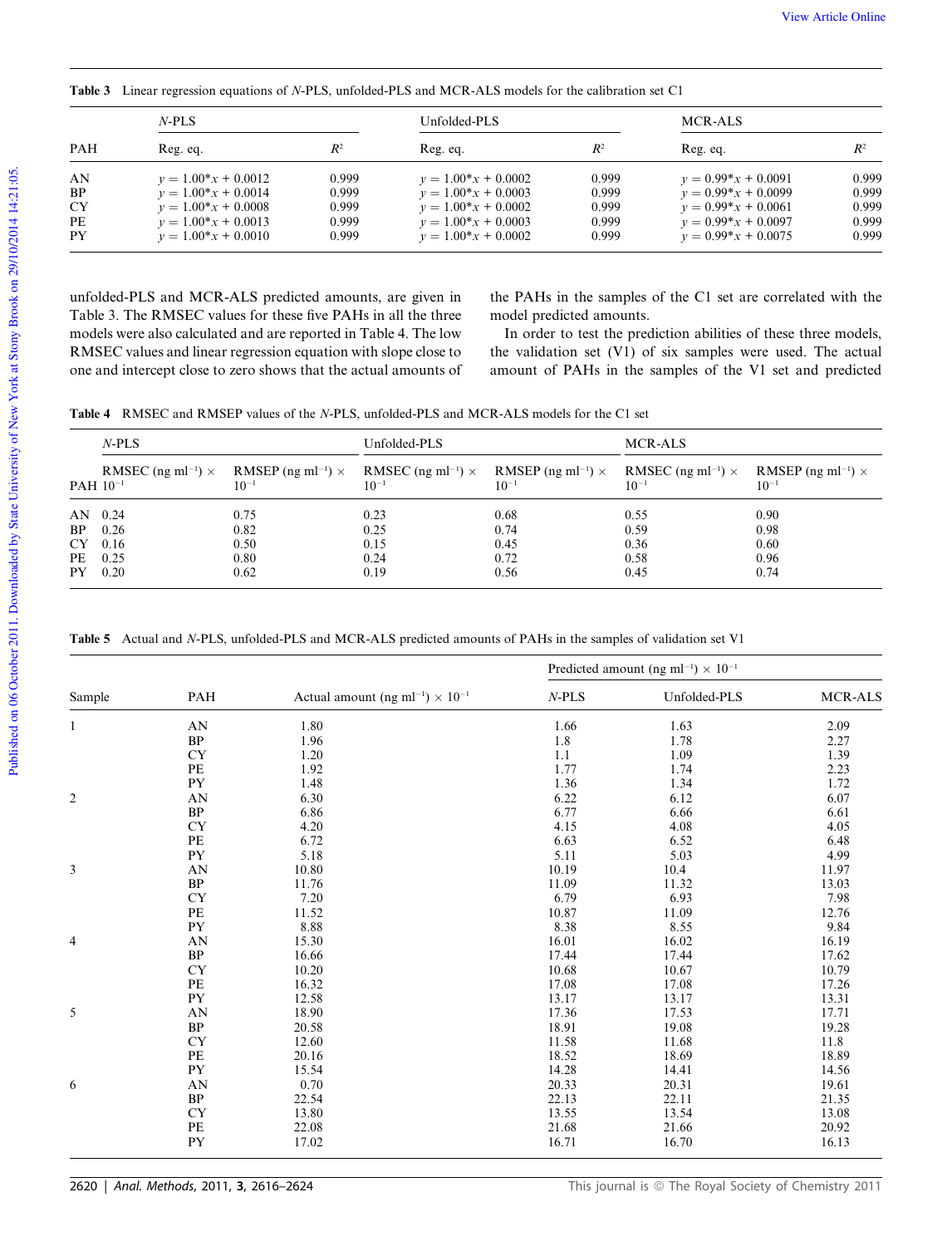results of all the three models are summarized in Table 5. All the three models predicted amounts of PAHs which were close to the actual amounts. The RMSEP value, a measure of the accuracy with which a model predicts the unknown concentration, of all the three models were calculated for each of the five PAHs, and are given in Table 4. The small RMSEP, RMSEC values and parameters of linear regression show that the obtained *N*-PLS, unfolded-PLS and MCR-ALS models are robust.

The above results demonstrate that the combination of multivariate methods and TSFS is capable of doing simultaneous quantification of five PAHs in water even at ng  $ml^{-1}$  level. As mentioned earlier the amount of PAHs in the C1 set changes from sample to sample with a fixed relative ratio. Therefore, even though there are significant spectral overlaps of these PAHs, the fluorescence intensities at all wavelengths change in a definite manner from one sample to another, as a result calibration modelling with such a spectral data set becomes relatively easy. Hence, in order to verify the strength of the combination of TSFS and multivariate methods, *N*-PLS, unfolded-PLS and MCR-ALS analyses were further carried out with the calibration set C2 which is a more realistic set where the amount as well as the relative ratios of the PAHs vary in a random fashion.

# N-PLS, unfolded-PLS and MCR-ALS analysis of calibration set  $C<sub>2</sub>$

TSFS and concentration data of the C2 calibration set were meancentred along the first mode, and a *N*-PLS model of 5 factors was made. These 5 factors were found to capture 80.77% and 91.31% variances of the spectral and concentration data sets, respectively. The unfolded-PLS model of 5 factors was made using the mean centred unfolded TSFS and concentration data, the model explained the 97.05% and 91. 54% variances of the spectral and concentration data set. MCR-ALS analysis was carried out with unfolded TSFS data and an initial estimate of the concentration data, the MCR-ALS model captured 83.37% variance of the spectral data. As in the previous set C1, here also the MCR-ALS analysis was done with the non-negative constraints. The estimated amounts obtained from the MCR-ALS model were regressed with the actual amounts of PAHs. The linear regressions were carried out between the actual amounts of the PAHs in the samples of the calibration sets and the *N*-PLS, unfolded-PLS and MCR-ALS model predicted amounts. The regression equations and the RMSEC values of these three calibration models for the five PAHs are given in Table 6 and 7, respectively. From the regression parameters it can be inferred that the *N*-PLS, unfolded-PLS and MCR-ALS models are more accurate in predicting the amounts of CY in most of the calibration set samples, which can be attributed to the fact that its fluorescence intensity is higher compare to other hydrocarbons and it is probably so because the majority of the samples of the calibration set C2 contain relatively large amounts of CY compared to other PAHs. The amounts of BP and PE were also predicted accurately by the *N*-PLS and unfolded-PLS model. The MCR-ALS model predictions were accurate for BP in most of the samples but for unknown reasons its estimations for the PE amounts were not impressive. All the three models were found to make relatively poor estimations of AN and PY amounts which may be due to less fluorescence intensity and significant spectral overlap with other hydrocarbons. The prediction abilities of the models were tested using the six samples of validation set V2; the actual and predicted amounts of the PAHs are given in Table 8. The RMSEP values of the calibration models for each of the PAHs were also calculated and are shown in Table 7. The small RMSEC and RMSEP values give an impression that the obtained calibration models are robust for all the five PAHs, however regression parameters clearly shows this is not the case, calibration models are relatively more reliable for CY, BP and PE compare to AN and PY. We can also say that the accurate estimation of a component becomes easy if it has higher fluorescence intensity compare to other components, for example in the present case the fluorescence due to CY in the samples of C2 set is higher compare to other PAHs and its estimation in most of the

Table 6 Linear regression equations of *N*-PLS, unfolded-PLS and MCR-ALS models for the calibration set C2

|            | $N$ -PLS               |       | Unfolded-PLS           |       | MCR-ALS                |       |
|------------|------------------------|-------|------------------------|-------|------------------------|-------|
| <b>PAH</b> | Reg. eq.               | $R^2$ | Reg. eq.               | $R^2$ | Reg. eq.               | $R^2$ |
| AN         | $v = 0.62 * x + 0.240$ | 0.619 | $v = 0.60 * x + 0.250$ | 0.600 | $v = 0.54 * x + 0.290$ | 0.540 |
| <b>BP</b>  | $v = 0.85 * x + 0.110$ | 0.847 | $v = 0.86 * x + 0.100$ | 0.860 | $v = 0.74 * x + 0.190$ | 0.743 |
| <b>CY</b>  | $v = 0.99 * x + 0.018$ | 0.989 | $v = 0.99 * x + 0.018$ | 0.987 | $v = 0.93 * x + 0.092$ | 0.932 |
| PЕ         | $v = 0.87 * x + 0.077$ | 0.868 | $v = 0.88 * x + 0.072$ | 0.877 | $v = 0.55 * x + 0.270$ | 0.547 |
| <b>PY</b>  | $y = 0.76 * x + 0.120$ | 0.765 | $v = 0.78 * x + 0.110$ | 0.780 | $v = 0.65 * x + 0.180$ | 0.649 |

Table 7 RMSEC and RMSEP values of the *N*-PLS, unfolded-PLS and MCR-ALS models for the C2 set

|                        | $N$ -PLS |           | Unfolded-PLS                                                                                                                                                                                                                                    |           | <b>MCR-ALS</b> |           |
|------------------------|----------|-----------|-------------------------------------------------------------------------------------------------------------------------------------------------------------------------------------------------------------------------------------------------|-----------|----------------|-----------|
| $PAH$ 10 <sup>-1</sup> |          | $10^{-1}$ | RMSEC (ng ml <sup>-1</sup> ) $\times$ RMSEP (ng ml <sup>-1</sup> ) $\times$ RMSEC (ng ml <sup>-1</sup> ) $\times$ RMSEP(ng ml <sup>-1</sup> ) $\times$ RMSEC (ng ml <sup>-1</sup> ) $\times$ RMSEP (ng ml <sup>-1</sup> ) $\times$<br>$10^{-1}$ | $10^{-1}$ | $10^{-1}$      | $10^{-1}$ |
| AN 1.33                |          | 0.80      | 1.37                                                                                                                                                                                                                                            | 0.89      | 1.47           | 0.88      |
| BP.                    | 1.05     | 0.96      | 1.00                                                                                                                                                                                                                                            | 0.95      | 1.35           | 1.21      |
| <b>CY</b>              | 0.73     | 0.63      | 0.73                                                                                                                                                                                                                                            | 0.64      | 1.67           | 1.30      |
| PE.                    | 0.95     | 0.71      | 0.92                                                                                                                                                                                                                                            | 0.81      | 1.77           | 1.41      |
| <b>PY</b>              | 1.16     | 0.67      | 1.12                                                                                                                                                                                                                                            | 0.68      | 1.41           | 0.90      |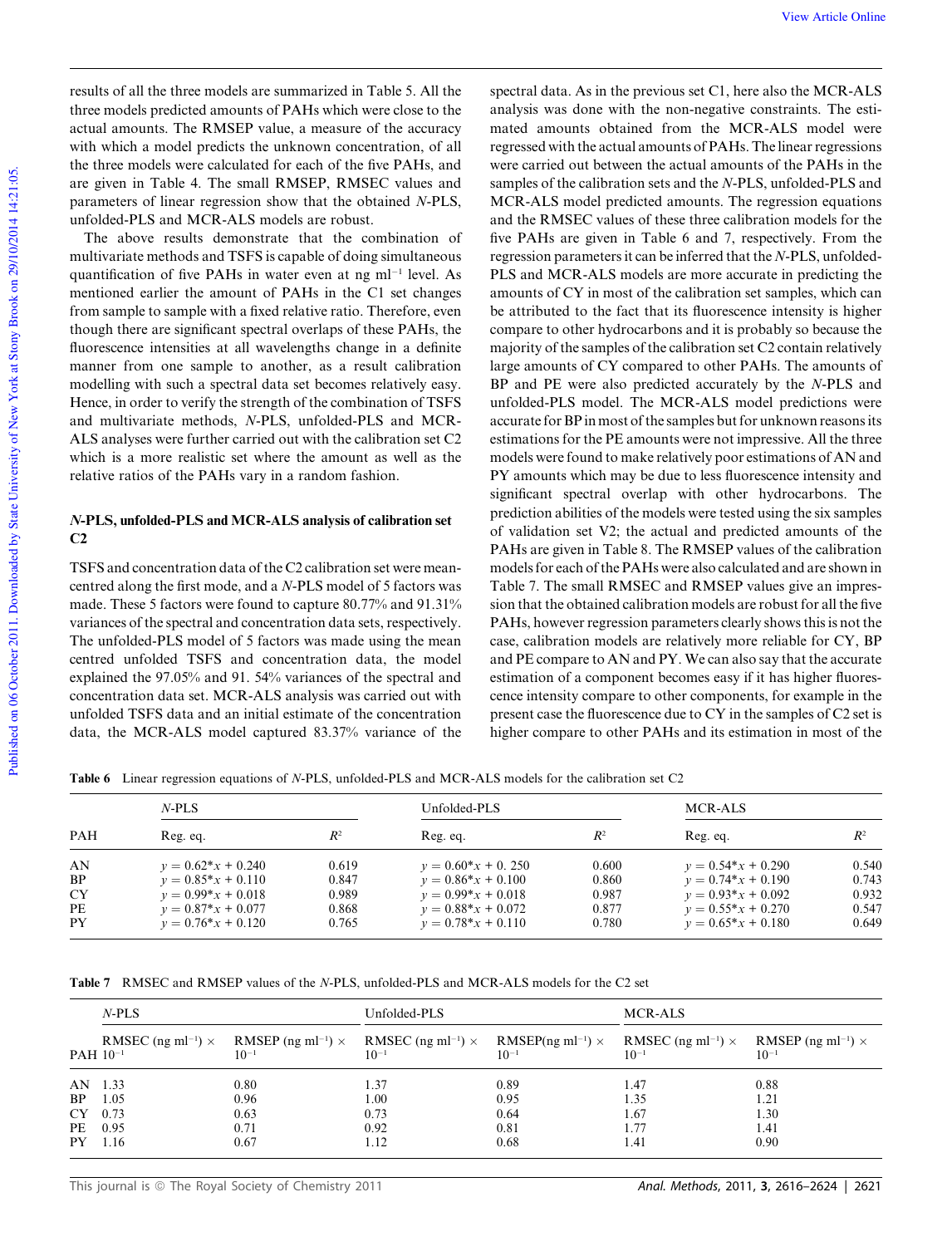|                | PAH                    |                                                                | Predicted amount (ng ml <sup>-1</sup> ) $\times$ 10 <sup>-1</sup> |              |         |
|----------------|------------------------|----------------------------------------------------------------|-------------------------------------------------------------------|--------------|---------|
| Sample         |                        | Actual amount (ng ml <sup>-1</sup> ) $\times$ 10 <sup>-1</sup> | $N$ -PLS $\,$                                                     | Unfolded-PLS | MCR-ALS |
| 1              | AN                     | 8.46                                                           | 7.99                                                              | 7.93         | 8.08    |
|                | <b>BP</b>              | 6.12                                                           | 6.90                                                              | 7.05         | 6.93    |
|                | <b>CY</b>              | 10.50                                                          | 10.78                                                             | 10.88        | 12.15   |
|                | PE                     | 2.70                                                           | 3.59                                                              | 3.60         | 3.45    |
|                | PY                     | 5.74                                                           | 6.57                                                              | 6.41         | 5.30    |
| $\overline{c}$ | AN                     | 6.58                                                           | 7.91                                                              | 8.16         | 7.39    |
|                | BP                     | 9.18                                                           | 8.25                                                              | 8.5          | 10.00   |
|                | <b>CY</b>              | 6.30                                                           | 6.06                                                              | 5.98         | 6.36    |
|                | PE                     | 5.40                                                           | 5.70                                                              | 5.20         | 4.89    |
|                | PY                     | 4.10                                                           | 5.34                                                              | 5.43         | 4.46    |
| 3              | AN                     | 6.25                                                           | 5.62                                                              | 5.70         | 6.04    |
|                | BP                     | 5.77                                                           | 5.30                                                              | 5.34         | 5.78    |
|                | <b>CY</b>              | 15.84                                                          | 16.99                                                             | 16.83        | 15.52   |
|                | PE                     | 6.80                                                           | 5.96                                                              | 5.76         | 5.32    |
|                | PY                     | 5.41                                                           | 5.86                                                              | 6.04         | 7.28    |
| 4              | AN                     | 6.58                                                           | 5.45                                                              | 5.38         | 6.08    |
|                | BP                     | 4.08                                                           | 5.63                                                              | 5.63         | 4.88    |
|                | <b>CY</b>              | 16.8                                                           | 17.62                                                             | 17.75        | 11.49   |
|                | PE                     | 5.40                                                           | 6.59                                                              | 6.77         | 4.45    |
|                | PY                     | 4.10                                                           | 4.48                                                              | 4.30         | 5.21    |
| 5              | AN                     | 8.92                                                           | 8.57                                                              | 8.37         | 7.38    |
|                | BP                     | 10.59                                                          | $10.06\,$                                                         | 9.94         | 8.28    |
|                | <b>CY</b>              | 9.90                                                           | 9.86                                                              | 9.97         | 11.49   |
|                | PE                     | 1.70                                                           | 1.74                                                              | 2.00         | 4.45    |
|                | PY                     | 6.18                                                           | 6.20                                                              | 6.06         | 5.21    |
| 6              | $\mathbf{A}\mathbf{N}$ | 6.25                                                           | 6.28                                                              | 6.25         | 7.32    |
|                | <b>BP</b>              | 8.66                                                           | 7.60                                                              | 7.62         | 7.45    |
|                | <b>CY</b>              | 11.88                                                          | 11.42                                                             | 11.30        | 10.46   |
|                | PE                     | 7.65                                                           | 7.75                                                              | 7.89         | 6.82    |
|                | PY                     | 3.86                                                           | 3.57                                                              | 3.55         | 4.07    |

Table 8 Actual and *N*-PLS, unfolded-PLS and MCR-ALS predicted amount of PAHs in the samples of validation set V2

samples are more accurate. On comparing the various measures of the calibration models it can be concluded that the *N*-PLS and unfolded-PLS are more robust compared to the MCR-ALS model.

The calibration models of the C1 and C2 set were also validated by selecting some samples from the C2 and C1 set, respectively the predictions made by the models are given in Table 9 and 10.

Table 9 Validation of *N*-PLS, unfolded-PLS and MCR-ALS models of C1 set by the samples of C2 set

| Sample | PAH       |                                                                | Predicted amount (ng ml <sup>-1</sup> ) $\times$ 10 <sup>-1</sup> |              |                |
|--------|-----------|----------------------------------------------------------------|-------------------------------------------------------------------|--------------|----------------|
|        |           | Actual amount (ng ml <sup>-1</sup> ) $\times$ 10 <sup>-1</sup> | $N$ -PLS                                                          | Unfolded-PLS | <b>MCR-ALS</b> |
| 1      | AN        | 7.52                                                           | 8.65                                                              | 9.10         | 8.43           |
|        | <b>BP</b> | 10.20                                                          | 9.34                                                              | 9.45         | 10.87          |
|        | <b>CY</b> | 8.40                                                           | 8.28                                                              | 7.95         | 9.06           |
|        | PE        | 1.80                                                           | 2.96                                                              | 2.10         | 2.67           |
|        | PY        | 4.92                                                           | 6.20                                                              | 6.27         | 4.42           |
| 2      | AN        | 8.92                                                           | 8.61                                                              | 9.08         | 9.63           |
|        | BP        | 11.55                                                          | 11.99                                                             | 12.3         | 12.01          |
|        | <b>CY</b> | 7.92                                                           | 7.48                                                              | 8.79         | 8.53           |
|        | PE        | 3.40                                                           | 5.15                                                              | 4.74         | 4.26           |
|        | PY        | 4.63                                                           | 4.75                                                              | 4.96         | 4.34           |
| 3      | AN        | 8.92                                                           | 6.60                                                              | 6.87         | 7.27           |
|        | BP        | 3.85                                                           | 3.69                                                              | 4.20         | 4.23           |
|        | <b>CY</b> | 11.88                                                          | 11.21                                                             | 12.54        | 11.75          |
|        | PE        | 5.10                                                           | 5.34                                                              | 4.86         | 4.41           |
|        | PY        | 7.72                                                           | 7.79                                                              | 8.32         | 9.17           |
| 4      | AN        | 7.14                                                           | 6.89                                                              | 7.77         | 9.76           |
|        | BP        | 9.62                                                           | 8.89                                                              | 8.47         | 9.29           |
|        | <b>CY</b> | 3.96                                                           | 3.20                                                              | 2.98         | 2.26           |
|        | PE        | 8.50                                                           | 7.81                                                              | 8.00         | 6.64           |
|        | PY        | 4.63                                                           | 4.02                                                              | 4.35         | 4.11           |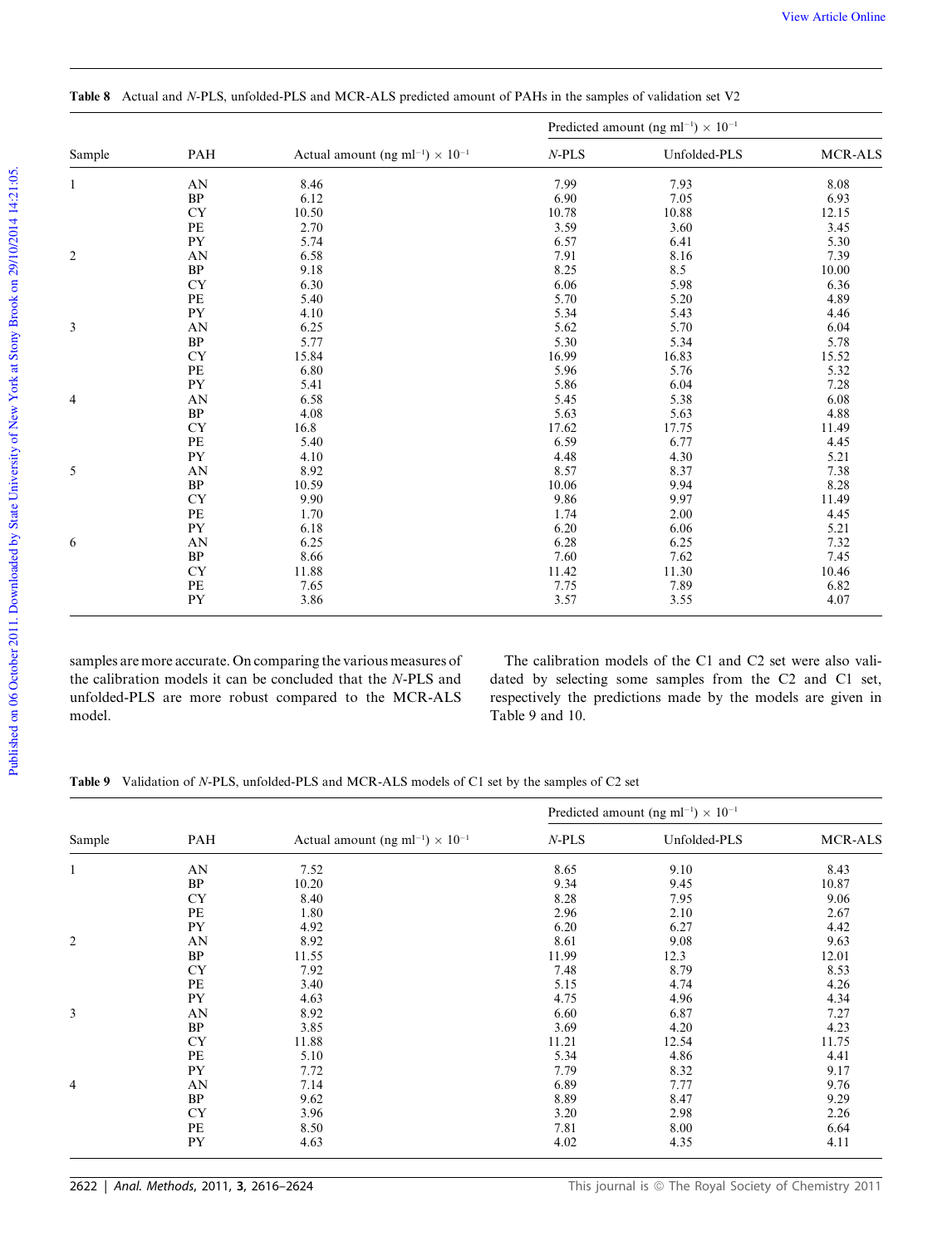|              |           |                                                                | Predicted amount (ng ml <sup>-1</sup> ) $\times$ 10 <sup>-1</sup> |              |         |
|--------------|-----------|----------------------------------------------------------------|-------------------------------------------------------------------|--------------|---------|
| Sample       | PAH       | Actual amount (ng ml <sup>-1</sup> ) $\times$ 10 <sup>-1</sup> | $N$ -PLS                                                          | Unfolded-PLS | MCR-ALS |
| $\mathbf{1}$ | AN        | 2.70                                                           | 3.34                                                              | 2.63         | 1.70    |
|              | BP        | 2.94                                                           | 2.43                                                              | 2.56         | 2.59    |
|              | <b>CY</b> | 1.80                                                           | 1.36                                                              | 1.97         | 1.76    |
|              | PE        | 2.88                                                           | 3.71                                                              | 4.34         | 2.41    |
|              | <b>PY</b> | 2.22                                                           | 1.87                                                              | 1.82         | 1.60    |
| 2            | AN        | 5.40                                                           | 5.87                                                              | 4.67         | 4.89    |
|              | <b>BP</b> | 5.88                                                           | 5.23                                                              | 4.95         | 5.14    |
|              | <b>CY</b> | 3.60                                                           | 3.64                                                              | 5.17         | 3.23    |
|              | PE        | 5.76                                                           | 5.21                                                              | 5.31         | 5.01    |
|              | PY        | 4.44                                                           | 4.23                                                              | 4.82         | 4.98    |
| 3            | AN        | 7.20                                                           | 7.67                                                              | 6.69         | 5.20    |
|              | <b>BP</b> | 7.84                                                           | 7.21                                                              | 8.51         | 6.87    |
|              | <b>CY</b> | 4.80                                                           | 4.07                                                              | 4.12         | 4.87    |
|              | PE        | 7.86                                                           | 7.34                                                              | 7.25         | 7.61    |
|              | <b>PY</b> | 5.92                                                           | 5.56                                                              | 4.84         | 5.23    |
| 4            | AN        | 8.10                                                           | 8.74                                                              | 9.01         | 10.02   |
|              | BP        | 8.82                                                           | 8.06                                                              | 7.43         | 8.23    |
|              | <b>CY</b> | 5.40                                                           | 5.87                                                              | 3.23         | 5.21    |
|              | PE        | 8.64                                                           | 9.20                                                              | 8.23         | 8.79    |
|              | PY        | 6.62                                                           | 7.36                                                              | 6.16         | 6.23    |

Table 10 Validation of *N*-PLS, unfolded-PLS and MCR-ALS models of C2 set by the samples of C1 set

The obtained results show that the combination of TSFS with multivariate methods can be used for the quantitative analysis of the five PAHs in water without any preseparation.

# **Conclusions**

In the present work it was shown that the TSFS technique along with multivariate methods can be used for the simultaneous quantification of PAHs in water. The strength of the technique was tested by selecting those PAHs which have significant spectral overlap with each other. Two calibration sets C1 and C2 weremade with different approaches. *N*-PLS, unfolded-PLS and MCR-ALS models were found to be robust in predicting the amounts of all the five hydrocarbons present in the samples of the C1 set. The obtained calibration models of the C2 set, which is more realistic and comparatively difficult to analyse because of random variation in the amounts of PAHs and significant spectral overlap, were found to be relatively more robust for the quantification of the CY, BP and PE compared to AN and PY. RMSEC and RMSEP values of the calibration models for C1 and C2 were found to be small which shows that the developed models are capable of estimating the PAHs amount simultaneously without any preseparation. In summary, all the three models *N*-PLS, unfolded-PLS and MCR-ALS developed using TSFS data were found to be reliable in the concentration ranges for which these models were developed.

# Acknowledgements

Keshav Kumar is thankful to the Council of Scientific and Industrial Research (CSIR) New Delhi for providing the fellowship.

# References

- 1 A. Biorseth, *Handbook of polycyclic aromatic hydrocarbons*, Marcel Decker, New York, 1983.
- 2 C. R. Spier, G. G. Vadas, S. L. Kaattari and M. A. Unger, *Environ. Toxicol. Chem.*, 2011, 30, 1557–1563.
- 3 T. Vo-Dinh, *Chemical analysis of polycyclic aromatic compounds*, Wiley-Interscience, New York, 1989.
- 4 J. M. Neff, *Polycyclic aromatic hydrocarbons in the aquatic environment: sources, fate and biological effects*, Applied Sciences, London, 1979.
- 5 H. Wang, Y. Zhang and X. Xiao, *Anal. Sci.*, 2010, 26, 1271–1276.
- 6 E. Manoli and C. Samara, *TrAC, Trends Anal. Chem.*, 1999, 18, 417–428.
- 7 Z. Kiss, J. V. Puchonv and J. Hlavay, *J. Chromatogr., A*, 1996, 725, 261–272.
- 8 M. B. Deschamps, J. J. Daudin and E. Barriuso, *J. Chromatogr., A*, 2007, 1167, 143–153.
- 9 F. P. Koltalo, K. Oukebdane, L. Robin and P. L. Desbene, *Talanta*, 2007, 71, 1825–1833.
- 10 J. H. Rho and J. L. Stuart, *Anal. Chem.*, 1978, 50, 620–625.
- 11 J. B. F. Lloyd, *Nat. Phys. Sci.*, 1971, 231, 64–65.
- 12 M. Z. Bieroza, J. Bridgeman and A. Baker, *Drinking Water Eng. Sci.*, 2010, 3, 63–70.
- 13 A. Baker, E. Tipping, S. A. Thacker and D. Gondar, *Chemosphere*, 2008, 73, 1765–1772.
- 14 C. L. Muller, A. Baker, R. Hutchinson, I. J. Fairchild and C. Kidd, *Atmos. Environ.*, 2008, 42, 8036–8045.
- 15 S. E. Cabaniss and M. S. Shuman, *Mar. Chem.*, 1987, 21, 37–50.
- 16 G. M. Ferrari and M. Mingazzini, *Mar. Ecol.: Prog. Ser.*, 1995, 125, 305–315.
- 17 A. Vodacek, *Remote Sens. Environ.*, 1989, 30, 239–247.
- 18 J. L. Beltran, R. Ferrer and J. Guiteras, *Anal. Chim. Acta*, 1998, 373, 311–319.
- 19 H. B. Wang, Y. J. Zhang, X. Xiao, S. H. Yu and W. Q. Liu, *Anal. Methods*, 2011, 3, 688–695.
- 20 M. V. Bosco and M. S. Larrechi, *Talanta*, 2007, 71, 1703–1709.
- 21 D. Patra and A. K. Mishra, *Talanta*, 2001, 55, 143–153.
- 22 J. L. Beltrán, R. Ferrer and J. Guiteras, *Talanta*, 1998, 45, 1073-1080. 23 M. Algarra, V. Jimenez, P. F. de Violet and M. Lamotte, *Anal.*
- *Bioanal. Chem.*, 2005, 382, 1103–1110.
- 24 D. Patra and A. K. Mishra, *Anal. Bioanal. Chem.*, 2002, 373, 304–309.
- 25 D. Patra and A. K.Mishra,*TrAC, Trends Anal. Chem.*, 2002, 21, 787–798.
- 26 A. G. Ryder, *J. Fluoresc.*, 2004, 14, 99–104.
- 27 A. K. sarma and A. G. Ryder, *Energy Fuels*, 2006, 20, 783–785.
- 28 A. Nevin, D. Comelli, G. Valentini and R. Cubeddu, *Anal. Chem.*, 2009, 81, 1784–1791.
- 29 A. Sahar, T. Boubellouta, S. Portanguen, A. Kondjoyan and EDufour, *J. Food Sci.*, 2009, <sup>74</sup>, 534–539.
- 30 K. I. Poulli, G. A. Mousdis and C. A. Georgiu, *Food Chem.*, 2007, 105, 369–375.
- 31 T. Dramicanin, B. Dimitrijevic and M. D. Dramicanin, *Appl. Spectrosc.*, 2011, 65, 293–297.